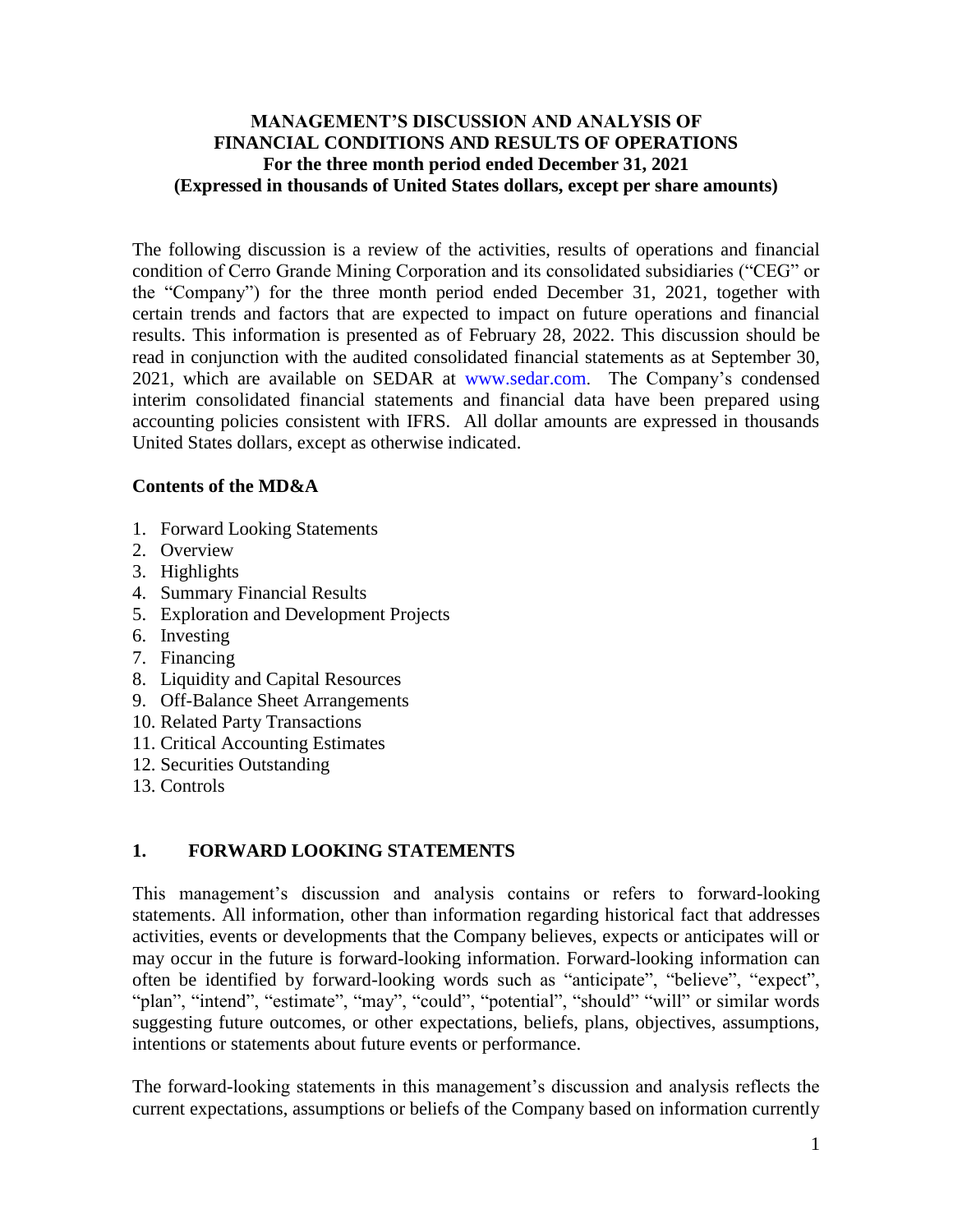available to the Company. With respect to forward-looking statements contained in this management discussion and analysis, the Company has made assumptions regarding, among other things, the Company's ability to generate sufficient cash flow from operations and capital markets to meet its future obligations, the regulatory framework in Chile, with respect to, among other things, permits, licenses, authorizations, royalties, taxes and environmental matters and the Company's ability to continue to obtain qualified staff and equipment in a timely and cost-efficient manner to meet the Company's needs.

Forward-looking statements are subject to a number of risks and uncertainties that may cause the actual results of the Company to differ materially from those discussed in the forward-looking information, and even if such actual results are realized or substantially realized, there can be no assurance that they will have the expected consequences to, or effects on, the Company.

Any forward-looking information speaks only as of the date on which it is made and, except as may be required by applicable securities laws, the Company disclaims any intent or obligation to update any forward-looking information, whether as a result of new information, future events or results or otherwise. Although the Company believes that the assumptions inherent in the forward-looking information are reasonable, forward-looking information is not a guarantee of future performance and accordingly undue reliance should not be put on such information due to the inherent uncertainty therein.

## **Non-IFRS financial measures**

The Company has included certain non-IFRS financial measures in this document. These measures are not defined under IFRS and should not be considered in isolation. The Company believes that these measures, together with measures determined in accordance with IFRS, provide investors with an improved ability to evaluate the underlying performance of the Company. The inclusion of these measures is meant to provide additional information and should not be used as a substitute for performance measures prepared in accordance with IFRS. These measures are not necessarily standard and therefore may not be comparable to other issues.

# **2. OVERVIEW**

The Company is an exploration corporation focused in Chile with no projects currently in development.

The Company's other projects, which are in various stages of exploration and development in Chile include "Tordillo" and two limestone deposits "Catedral" and "Cal Norte".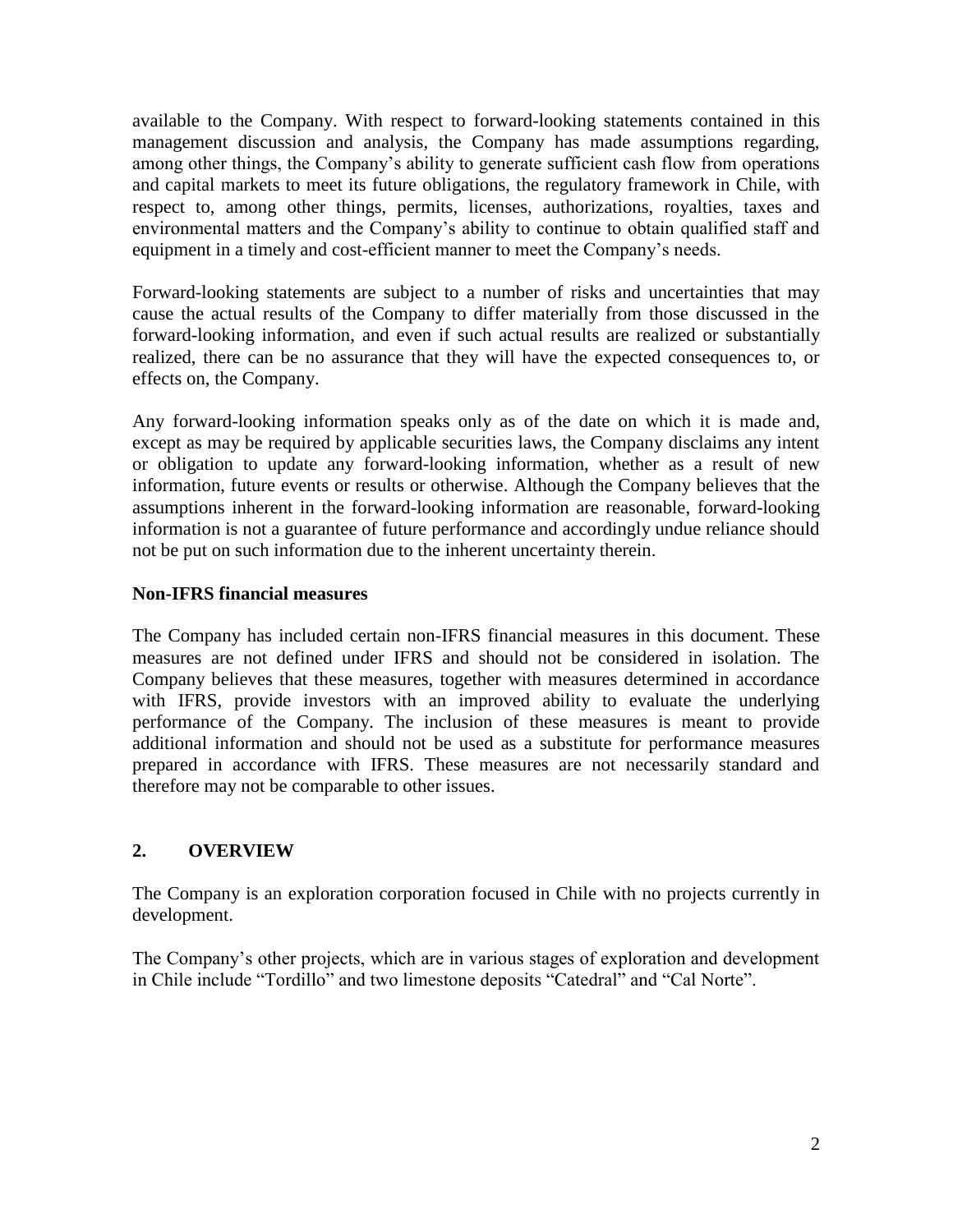# **3. HIGHLIGHTS**

## **Operational Highlights**

- There were no operations for the three month period ended December 31, 2021 and December 31, 2020.
- The Company's subsidiary Minera Til Til Spa signed an Asset Purchase Agreement (the "APA") with Minera Tamidak Limitada ("Tamidak"), a private Chilean company owned by the family of a former director and significant shareholder. Under the terms of the APA, the Company can acquire, at its option, certain assets, rights and obligations of Tamidak relating to the Pimenton Copper Gold Mining Project for an aggregate of 3,900,000,000 Chilean pesos payable in three installments. The Company paid the first installment under the APA through the issuance of 44,055,102 common shares of the Company with a fair value of \$680. The remaining payments, each of which are 1,300,000,000 Chilean pesos payable in cash or common shares of the Company, at Tamidak's option, are due June 1, 2022 and December 1, 2023 respectively. Certain of the assets relating to the Pimenton Copper Gold Mining Project are subject to royalty agreements with a company controlled by the family of a former director and significant shareholder of the Company and a company controlled by a director of the Company.

## **Financial Highlights**

- Loss before and after income taxes for the quarter ended December 31, 2021 was \$172 compared to a loss of \$236 in the same period in 2020.
- Basic loss per share for the quarter ended December 31, 2021 was a loss of \$0.00 per share (2020 – loss of \$0.00).
- At December 31, 2021, the Company had cash of \$5 compared to \$15 at December 31, 2020.
- Cash used in operations for the quarter ended December 31, 2021 was \$158 (2020 \$69).

# **Other Highlights**

 Management believes that the values of the exploration of Tordillo and the Catedral/Rino and Cal Norte limestone deposits are not reflected in the Company's market capitalization. The Company will continue its effort to enhance the underlying values of its assets.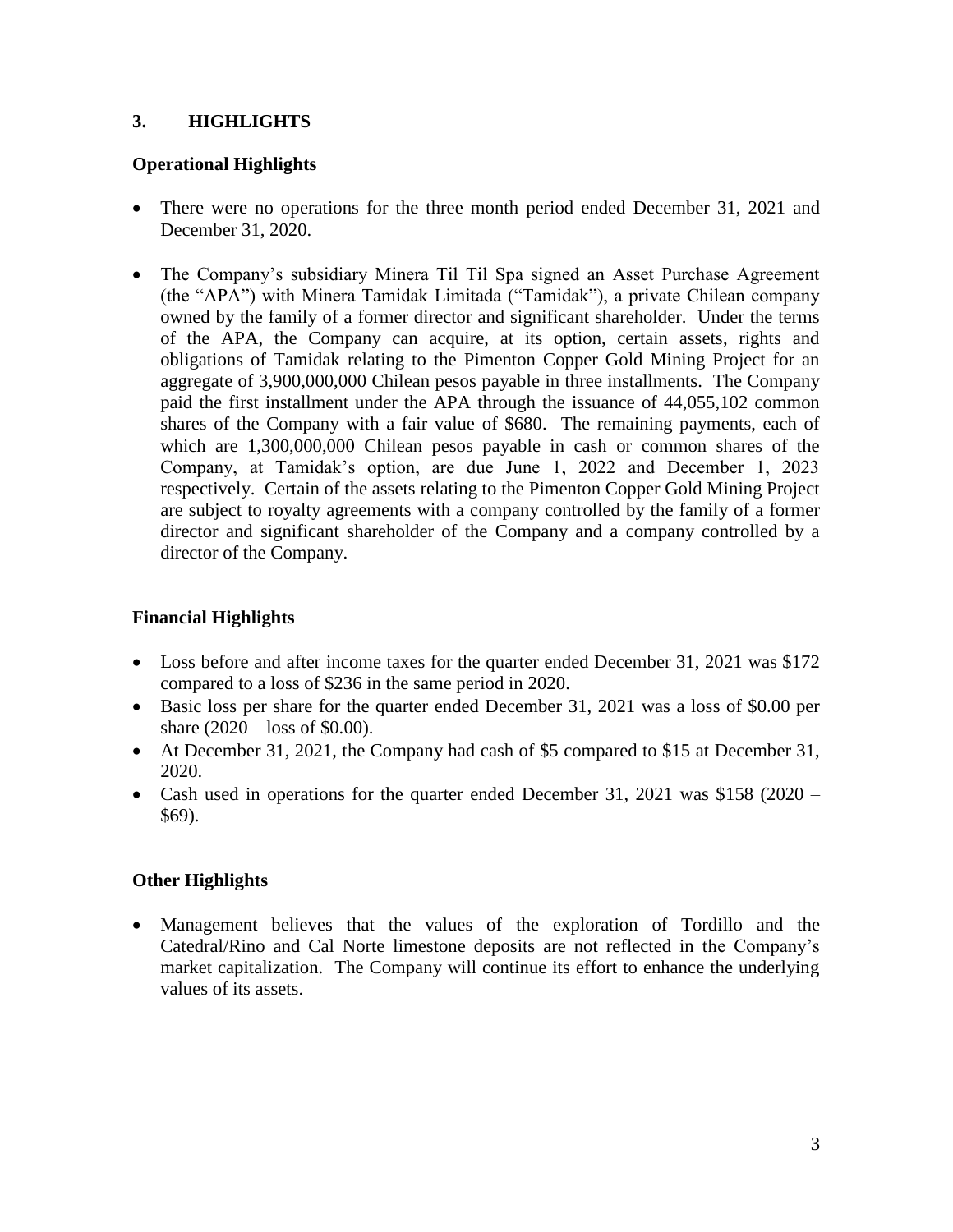#### **4. SUMMARY FINANCIAL RESULTS**

The table below sets out the consolidated loss for the three months ended December 31, 2021 and 2020.

|                                                                      |             | Three months ended<br>December 31, |  |  |
|----------------------------------------------------------------------|-------------|------------------------------------|--|--|
|                                                                      |             |                                    |  |  |
|                                                                      | 2021        | 2020                               |  |  |
|                                                                      | \$          | \$                                 |  |  |
| <b>Expenses</b>                                                      |             |                                    |  |  |
| General, sales and administrative                                    | 121         | 220                                |  |  |
| Foreign exchange                                                     | 31          | (79)                               |  |  |
| Interest                                                             | 4           | 4                                  |  |  |
| Accretion expense                                                    | 19          | 19                                 |  |  |
| Unrealized (gain) loss on derivative liability                       | (3)         | 72                                 |  |  |
|                                                                      | 172         | 236                                |  |  |
| Loss and comprehensive loss for the year                             | (172)       | (236)                              |  |  |
| Basic and diluted loss per share                                     | 0.00        | (0.00)                             |  |  |
| Weighted average number of shares outstanding<br>- basic and diluted | 396,429,993 | 383,445,886                        |  |  |

1) Consolidated statements of loss and other comprehensive loss for the three months period ended December 31, 2021 and 2020:

- a) General and administrative costs for the three months ended December 31, 2021 were \$121 compared to \$220 for the same period in 2020.
- 2) Consolidated Statement of Financial Position as at December 31, 2021:

As at December 31, 2021 the Company had a negative working capital of \$1,753 (2020 – negative \$1,481).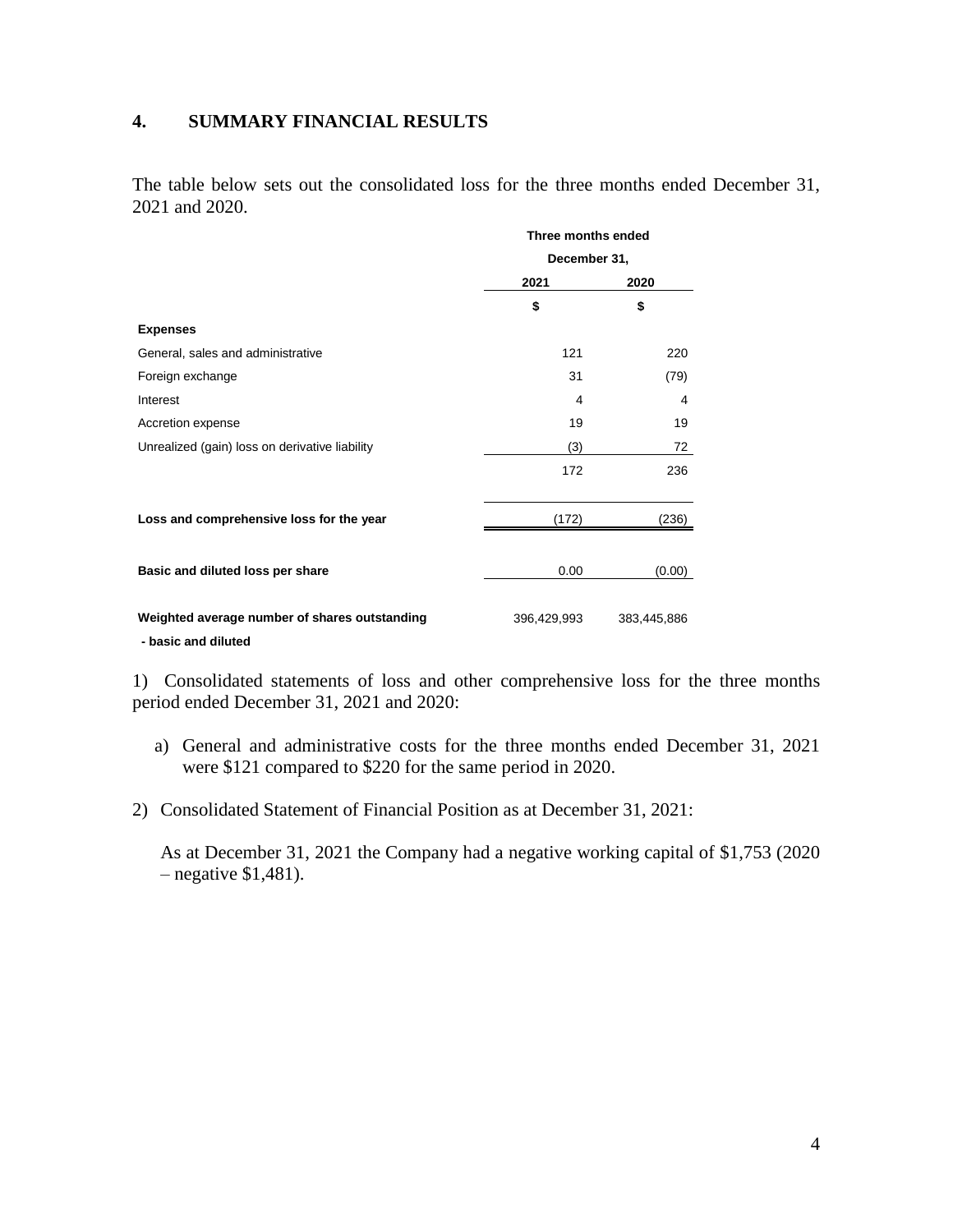## **Summary of Quarterly Results**

The following information is provided for each of the eight most recent quarterly periods ending on the dates specified. The figures are extracted from the underlying financial statements

|                   | Dec 31,<br>2021 | <b>Sept 30,</b><br>2021 | <b>June 30,</b><br>2021 | <b>Mar 31,</b><br>2021 |
|-------------------|-----------------|-------------------------|-------------------------|------------------------|
| <b>Sales</b>      |                 |                         |                         |                        |
| Net income (loss) | (172)           | 917                     | (536)                   | (999)                  |
| Per share         | 0.00            | 0.00                    | 0.00                    | 0.00                   |
| Per share diluted | 0.00            | 0.00                    | 0.00                    | 0.00                   |

|                   | Dec 31,<br>2020 | <b>Sept 30,</b><br>2020 | <b>June 30,</b><br>2020 | <b>Mar 31,</b><br>2020 |
|-------------------|-----------------|-------------------------|-------------------------|------------------------|
| <b>Sales</b>      |                 |                         |                         |                        |
| Net loss          | (236)           | (1,274)                 | (88)                    | (77)                   |
| Per share         | 0.00            | 0.00                    | 0.00                    | 0.00                   |
| Per share diluted | 0.00            | 0.00                    | 0.00                    | 0.00                   |

### **Outlook**

The other subsidiaries of CEG, including Compañia Minera Til Til, Compañia Minera Catedral, Compañia Minera Tordillo, Compañia Minera Bandurrias and Compañia Minera Cal Norte are not affected by the bankruptcy of Compañia Minera Pimentón. At this time management is determining the best course of action.

## **5. EXPLORATION AND DEVELOPMENT PROJECTS**

## **Tordillo**

The Company holds mining claims on Tordillo which is located 11.5 kilometers southsouthwest of Pimenton and covers an area of 6,632 hectares (16,381 acres). Tordillo is in the early exploration stage and to date the Company has identified several gold/copper vein structures similar to those at Pimenton and an area of potential porphyry copper mineralization. The preliminary data suggests Tordillo contains the upper part of a deepseated copper/gold and possibly copper molybdenum porphyry system associated with narrow high grade gold and copper veins which may be widespread and represent a separate exploration target. Tordillo is located in an area of intense exploration activity and was acquired by the Company in 2006.

Subsequent exploration should bring into perspective the vein potential and establish if the porphyry system is large enough to host possible economic copper mineralization.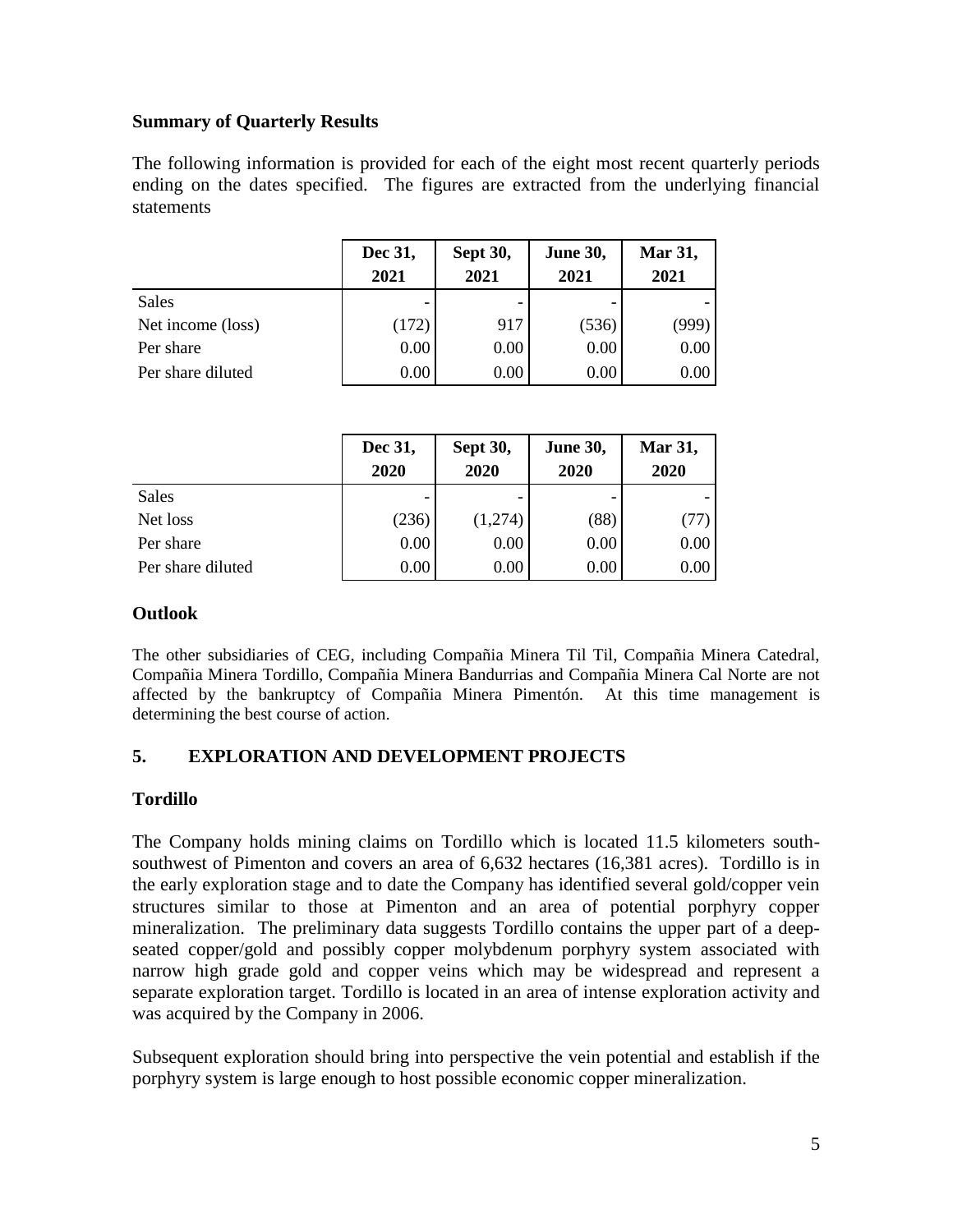During the three months ended December 31, 2021, the Company expensed a total of \$nil (2020 - \$nil) relating to mining property costs and exploration costs on Tordillo.

# **Bandurrias**

During the three months ended December 31, 2021 acquisition costs of \$nil were expensed (2020 - \$nil).

## **Limestone deposits**

The Company holds interest in two limestone deposits. Lime is used by the Chilean mining industry in processing sulfide copper ores and in heap leaching of gold ores.

The Company's limestone deposits at Catedral and Cal Norte contain high grade limestone which, when calcined, can produce lime that the Company's management believes will qualify for use by the Chilean mining industry. While the changing economic situation will enable the Company to continue its efforts to become a supplier of lime to the Chilean copper industry, it also strengthens the Company's position as it reviews alternative strategies for the sale, joint venture or spin-off of the Catedral/Rino and Cal Norte limestone properties.

As at December 31, 2021, the Company had contributed a cumulative total of \$4,080 (2020 - \$4,080) to finance a drilling program on Catedral/Rino and complete a preliminary feasibility study for the construction of a 1,320 ton per day capacity cement manufacturing facility on the project as well as a preliminary feasibility study for construction of a 600 ton per day lime kiln on the Catedral property. During prior years the Company had written off \$4,080 in mining properties and exploration costs relating to Catedral/Rino.

As at December 31, 2021, the Company had contributed a cumulative total of \$1,556 (2020 - \$1,556) to Cal Norte, to finance a bankable feasibility study on the project, environmental permitting, and further mine development. Although the Company has incurred sufficient exploration expenditures to maintain the Cal Norte property in good standing, the Company expensed this \$1,566 in prior years.

# **6. INVESTING**

During the three months ended December 31, 2021 the Company invested \$nil (2020 - \$nil) in mining plant, equipment, and mining properties.

# **7. FINANCING**

The Company finances its operations using cash advances by related parties or equity sold to related parties. Due to no production and the negative cash flow, Auromin (a company owned by the Thomson family), Chañar Blanco (a company owned by Mario Hernandez, a Director and Officer of the Company) and Mario Hernandez personally have made cash advances to cover the shortfalls.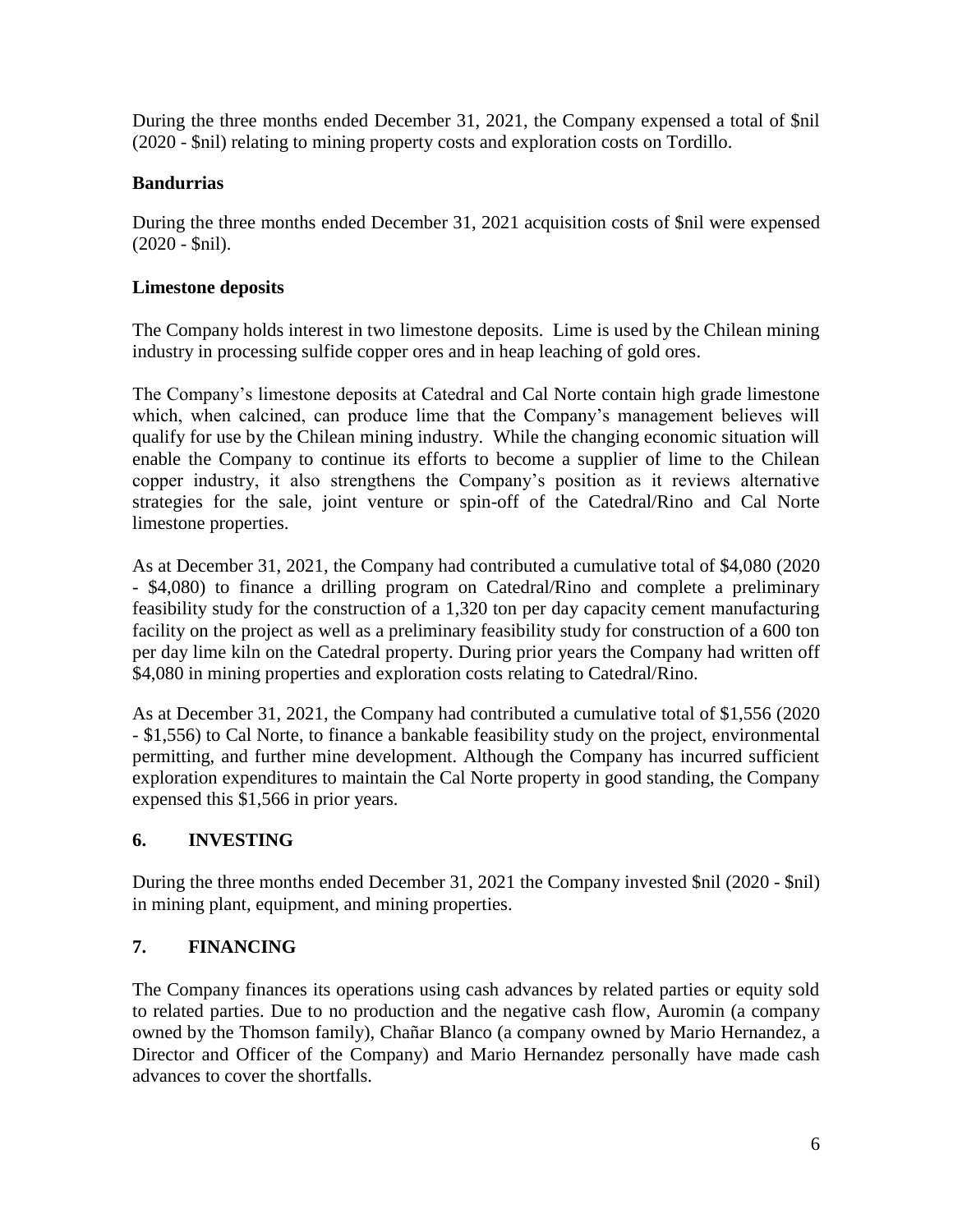The Company announced on February 20, 2020 that it has issued unsecured convertible debentures in the aggregate principal amount totaling approximately US\$3,787 (or CDN\$4,919 using an exchange rate of US\$1.00/CDN\$1.2988) (the "Debentures").

Mario Hernandez, ("Hernandez") a director and officer of the Company, personally and through Compañia Minera Chanar Blanco S.A. ("Chanar Blanco"), a company controlled by Hernandez and the Thomson family, ("Thomson") through Compañia Minera Auromin Ltda ("Auromin"), a company controlled by the Thomsons, have each acquired one Debenture convertible into common shares of the Company. Hernandez has acquired a Debenture in the principal amount of US\$34 (CDN\$44), Chanar Blanco has acquired a Debenture in the principal amount of US\$604 (CDN\$784) and Minera Auromin has acquired a Debenture in the principal amount of US\$3,149 (CDN\$4,090). The outstanding amount of principal under each Debenture is convertible into Common Shares at a conversion price (the "Conversion Price") equal to the greater of (i) CDN\$0.05 per Common Share, and (ii) the simple average of the closing price per Common Share on the Canadian Securities Exchange (or such other exchange on which the Common Shares may then be listed) for the 15 consecutive trading days period ending immediately prior to the date of the notice of conversion provided by the holder of the Debenture to the Company. On this basis, each of Hernandez, Chanar Blanco and Minera Auromin, can acquire at their option, at any time after the date that is 180 days from the date hereof until maturity, up to 882,290, 15,680,601 and 81,807,694 Common Shares, respectively, upon conversion of the full amount of principal under their respective Debentures.

The Debentures have been issued in exchange for the cancellation of cash advances made to the Company up to December 31, 2019 by each of Hernandez, Chanar Blanco and Minera Auromin in the aggregate amount of US\$3,787. The cash advances were used for working capital purposes and to pay for the Company's MAG and DCIP surveys conducted on the Company's Tordillo property by Quantec Geoscience. The Debentures mature on February 20, 2025 and do not bear interest. The Company may also, at its option, accelerate the conversion (the "Acceleration Right") of all or part of the outstanding principal at the Conversion Price, at any time if the closing price of the Common Shares on the Canadian Securities Exchange, equals or exceeds CDN\$0.15 per Common Share for a period of 20 consecutive trading days (the "Acceleration Period"). For further information, please refer to the February 20, 2020 press release issued by the Company.

During the month of November 2014, the Company signed a Gold Loan Debenture for \$100 bearing an annual interest rate of 10%. The principal is to be repaid semi-annually at a gold price of \$1,057 per ounce or higher if the average price during the six month period prior to any repayment date exceeds the agreed price for the equivalent of 15.77 ounces of gold payment.

The balance of the Gold Loan at December 31, 2021 is \$24. There is no derivative liability associated with the fluctuation of the price of gold in the contract as at December 31, 2021 there was no production at the Pimenton mine.

On August 22, 2016 the company issued a second Gold Loan Debenture for \$200 with a maturity date of August 22, 2019. The debenture bears a fixed annual interest rate of 8% on the outstanding principal amount and is payable on a quarterly basis on the  $25<sup>th</sup>$  day of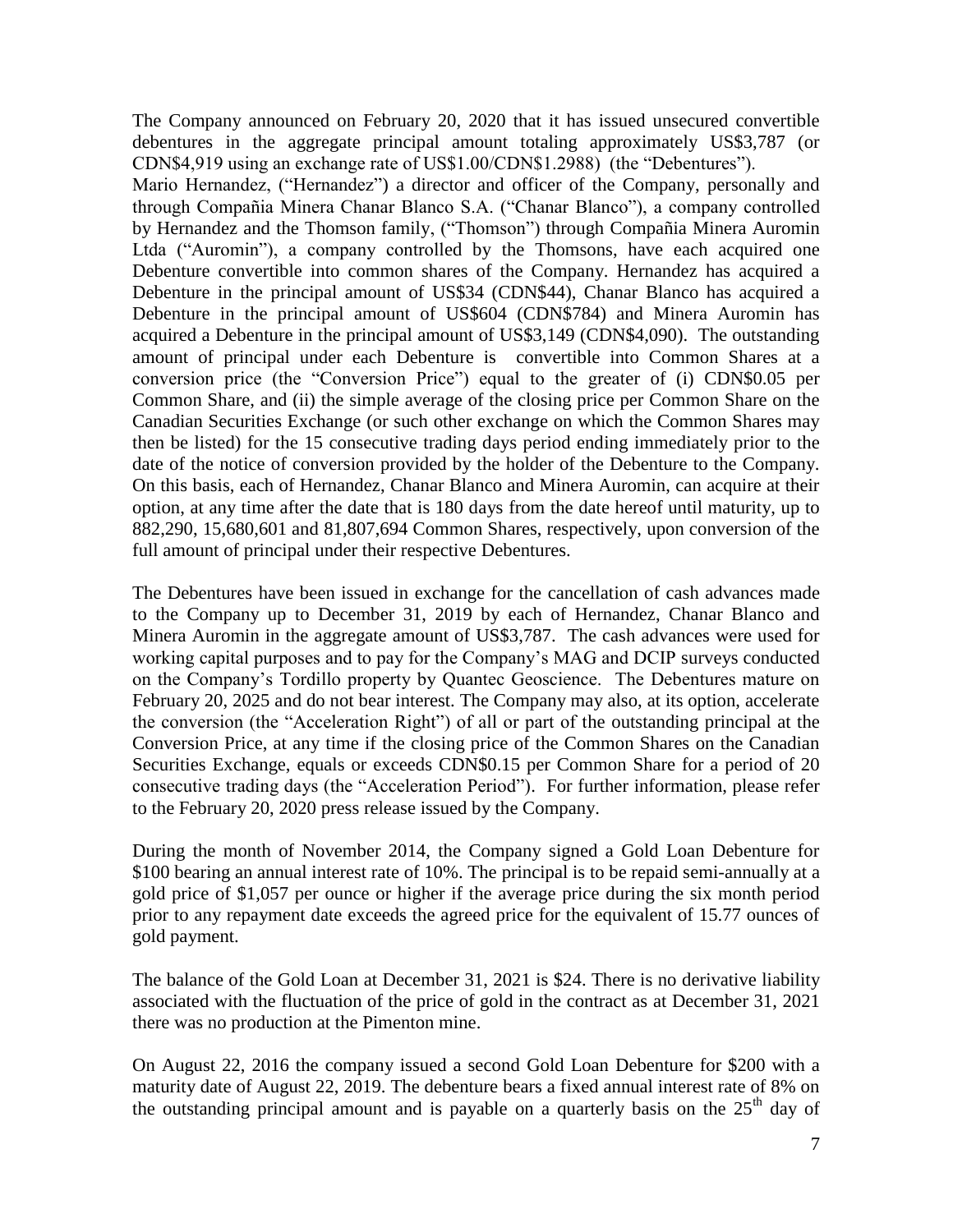February, May, August and November of each year. The payment of the principal is semiannually on February 25 and August 25 of each year plus the difference in the average gold price per ounce in excess of \$1,260 per ounce calculated on 26.455 ounces of gold.

The principal balance of the Gold Loan at December 31, 2021 is \$167. There is no derivative liability associated with the fluctuation of the price of gold in the contract as at December 31, 2021 there was no production at the Pimenton mine.

# **8. LIQUIDITY AND CAPITAL RESOURCES**

As of December 31, 2021, the Company shows a negative working capital of \$1,753 (2020 - negative \$1,481).

|                                          |              | <b>Less than</b> | $1 - 3$ | Over    |
|------------------------------------------|--------------|------------------|---------|---------|
| <b>Contractual Obligations</b>           | <b>Total</b> | 1 year           | vears   | 4 years |
|                                          | \$           | \$               |         | \$      |
| Accounts payable and accrued liabilities | 187          | 187              |         |         |
| Amount due to related parties            | 1,363        | 1,363            |         |         |
| Short-term debt                          | 252          | 252              |         |         |
| Conditional loan agreement (1)           | 2,500        |                  |         | 2,500   |
| Tordillo prospect (2)                    | 250          |                  |         | 250     |
| <b>Total Contractual Obligations</b>     | 4,552        | 1,802            |         | 2,750   |

Note (1). The David Thomson estate and Mario Hernandez director of the Company hold the non-controlling interest in Catedral. Under an agreement dated November 27, 1996, the Company agreed to provide or cause to provide these officers and directors a loan of up to \$1,250 each or \$2,500 in total. Such loans are to pay their proportionate share of development costs if a bankable feasibility study demonstrates that the properties can be placed into commercial production, and to fund their combined 50% share of an option payment totaling \$500, which was paid during 1997.

Note (2). As compensation for services rendered in connection with Tordillo, the Company entered into an agreement to pay \$250 within 50 days of first cash flow from the property.

The Company must make an additional capital contribution of \$239 in Cal Norte to earn its 60% equity interest.

The Company has not declared or paid any dividends and does not foresee the declaration or payment of dividends in the near future. Any decision to pay dividends on the common shares will be made by the board of directors on the basis of the Company's earnings, financial requirements and other conditions existing at such future time.

# **9. OFF-BALANCE SHEET ARRANGEMENTS**

There are no off-balance sheet arrangements.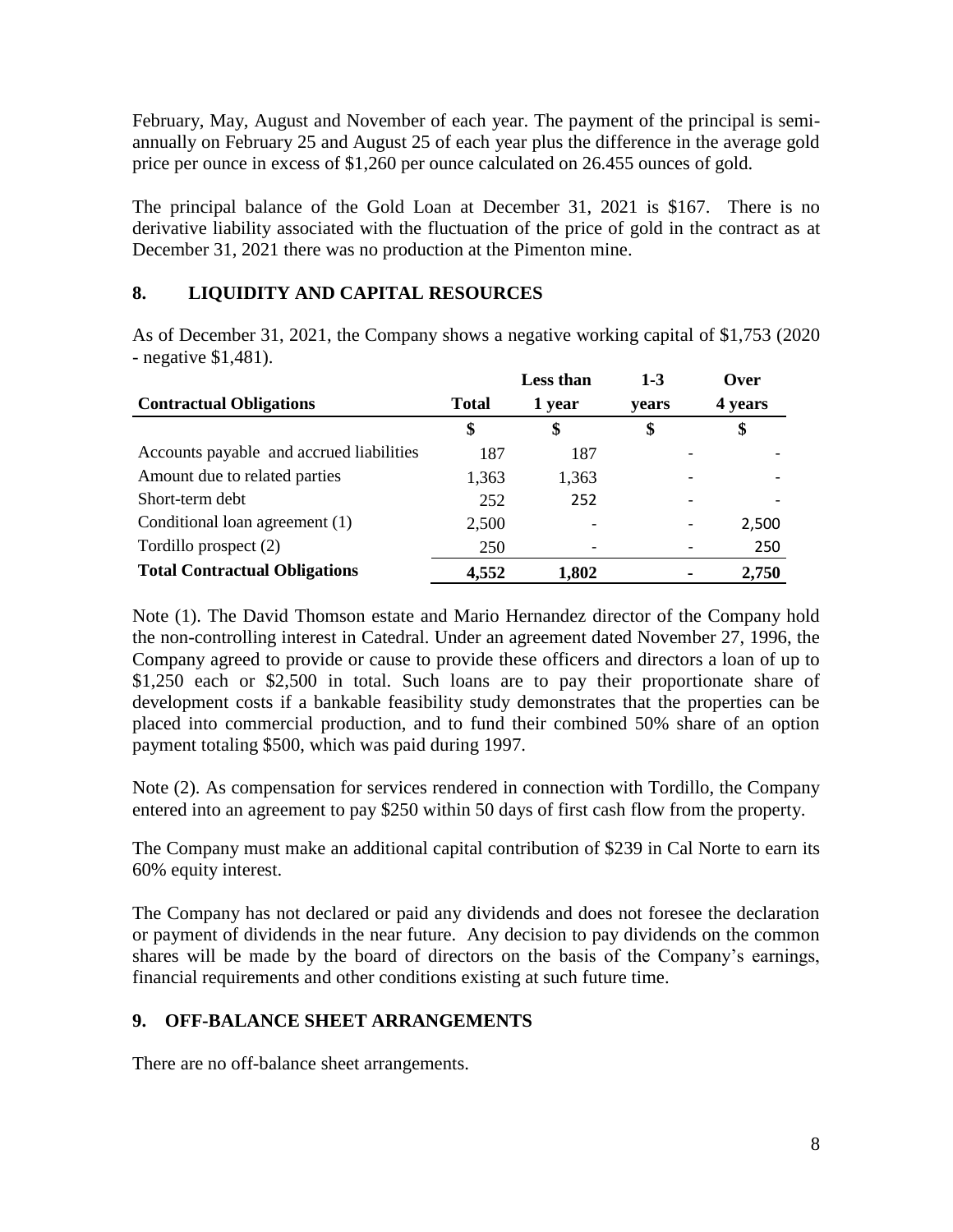### **10. RELATED PARTY TRANSACTIONS**

A company controlled by the Chief Financial Officer of the Company (the "CFO" and interim CEO and also a director) billed \$4 to the Company for accounting and administration services and \$9 for interim CEO services during the three months ended December 31, 2021 (2020 - \$5 and \$nil). Trade and other payables include \$6 in relation to such services at December 31, 2021 (2020 - \$7).

Due to related parties includes cash advances of \$1,153 from the estate of David Thomson who was a former director and officer of the Company at December 31, 2021 (2020 - \$488). The cash advances bear no interest and have no specific terms of repayment.

As at December 31, 2021, the Company owes a total of \$201 (2020 - \$186) to directors for director's compensation. This amount is included in due to related parties.

### **11. CRITICAL ACCOUNTING ESTIMATES**

A summary of the critical accounting estimates are set out below:

#### *Exploration and development costs*

Acquisition and exploration costs of exploration properties are expensed as incurred. Once resource potential has been established as defined by a National Instrument (NI) 43-101 report future costs are then capitalized. Upon reaching commercial production, these capitalized costs are transferred from exploration properties to mining properties, plant and equipment as mine development costs and are amortized into operations using the units of production method, based on proven and probable mineral reserves and mineral resources.

The Company regularly assesses exploration and development costs for any factors or circumstances that may indicate impairment.

#### *Stock-based compensation*

The Company has a share option plan. Compensation expense is recorded when share options are issued to directors, officers or employees under the Company's share option plan, based on the fair value of options granted. Consideration paid by optionees on exercise of an option is recorded in share capital. Stock-based compensation given to outside service providers is recorded at the fair value of consideration received or consideration given, whichever is more readily determinable. The fair value of options granted or consideration given is determined using the Black-Scholes valuation model, with volatility factors and risk-free rates existing at the grant date. The share price at the grant date is considered to be equal to the closing price of the Company's stock on the relevant Stock Exchange on the business day preceding the grant date.

#### *Reclamation and remediation*

Asset retirement obligations are recorded in mining properties, plant and equipment and in liabilities at fair value, when incurred. The liability is accreted over time through periodic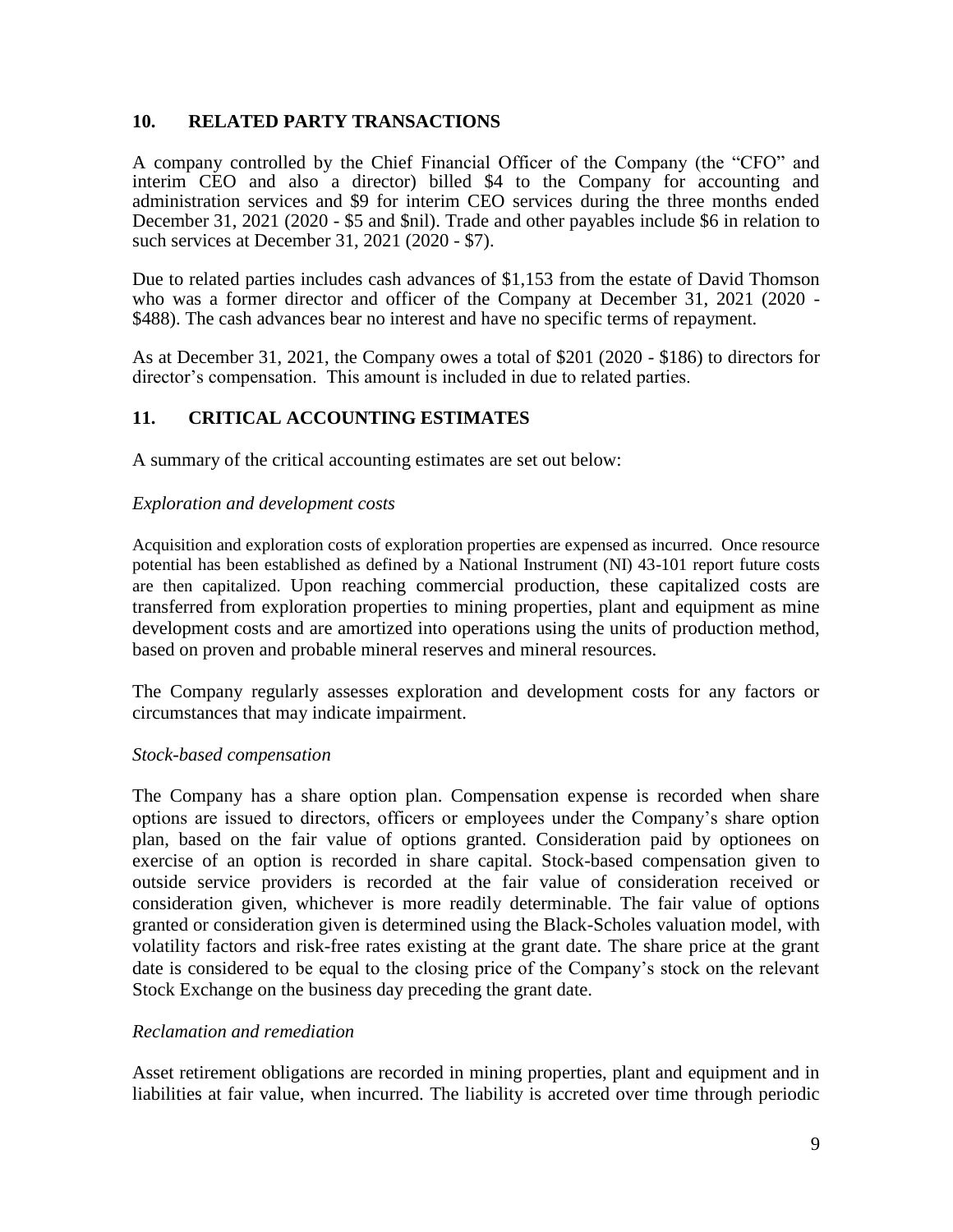charges to income. The amount of the liability is subject to remeasurement at each reporting period. These obligations are associated with long-lived assets for which there are a legal obligation to settle under existing or enacting laws, statutes or contracts. The related assets are amortized using the unit of production method.

Key assumptions on which the fair value of the asset retirement obligations is based include the estimated future cash flows, the timing of those cash flows and the credit-adjusted riskfree rate on which the estimated cash flows have been discounted. The actual asset retirement obligation and closure costs may differ significantly, based on future changes in operations, cost of reclamation and closure activities, regulatory requirements and the outcome of legal proceedings.

### **12. SECURITIES OUTSTANDING**

As of February 28, 2022 the Company has issued one class of common shares of which a total of 396,429,993 are outstanding.

Options granted under the stock option plan of the Company (each, an "Option") outstanding as of February 28, 2022 totaled 2,562,000 options exercisable into 2,562,000 common shares at exercise prices of CA \$0.05 through August 2023 of which 2,562,000 options are currently exercisable as a result of vesting provisions.

"CEG" is the stock trading symbol for the Company on the CSE and CEGMF for the OTCQB International Symbol on the OTC market.

## **13. CONTROLS**

## **National Instrument 52-109**

#### *Evaluation of disclosure controls and procedures*

Public companies are required to perform an evaluation of disclosure controls and procedures annually and to disclose management's conclusions about the effectiveness of these disclosure controls and procedures in its annual Management's Discussion and Analysis. The Company has established, and is maintaining, disclosure controls and procedures to provide reasonable assurance that material information relating to the Company is disclosed in annual filings, interim filings or other reports, and is recorded, processed, summarized and reported within the time periods specified as required by securities regulations.

Management has evaluated the effectiveness of the Company's Disclosure Controls and Procedures as at December 31, 2021 and, given the size of the Company and the involvement at all levels of the Chief Executive Officer and Chief Financial Officer, believes that they are sufficient to provide reasonable assurance that the Company's disclosures are compliant with securities regulations.